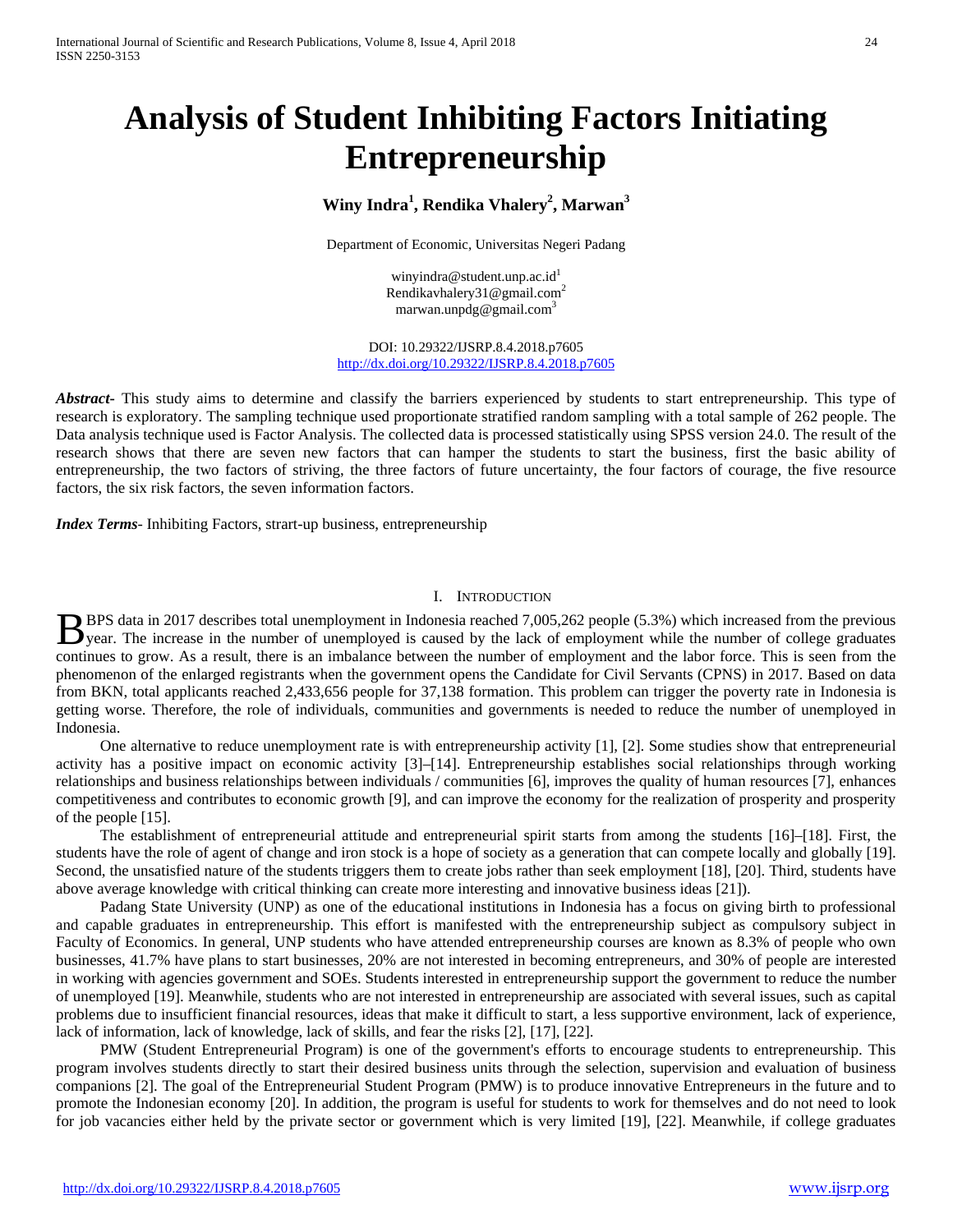want to work in a place that is in accordance with the discipline of science, entrepreneurship is owned is considered sufficient to be a stock when plunging into the community, so that the student as a development agency for the community [23].

Theoretically, the existence of learning and practice on entrepreneurship courses as well as government support can encourage students to start a business early on. However, the reality is not in line with the theory. Until now, students who entrepreneurship individually or through the program still PMW slightly especially among students of the Faculty of Economics, State University of Padang (FE UNP). This can be seen based on the data in Table 1 below:

| No. | <b>Years</b> | <b>FACULTY</b> |            |              |            |           |            |     |            |              |
|-----|--------------|----------------|------------|--------------|------------|-----------|------------|-----|------------|--------------|
|     |              | <b>FIP</b>     | <b>FBS</b> | <b>FMIPA</b> | <b>FIS</b> | <b>FE</b> | <b>FIK</b> | FT  | <b>FPP</b> | <b>TOTAL</b> |
|     | 2014         | 41             | 51         | 56           | 33         | 54        | 17         | 194 |            | 446          |
|     | 2015         | 84             | 83         | 157          | 64         | 81        | 41         | 245 |            | 755          |
|     | 2016         | 38             | 16         | 57           | 34         | 37        | 39         | 41  | 133        | 395          |
|     | 2017         |                | 51         | 37           | 47         | 56        | 40         | 67  | 240        | 555          |

| Table 1. Number of UNP Students Proposing PMW Proposals |
|---------------------------------------------------------|
|---------------------------------------------------------|

*Source: BAK State University of Padang 2017*

The number of students who join the PMW (Table 1) tends to fluctuate each year. This study assumes that the phenomenon of at least entrepreneurial students is related to factors that hinder or hinder students in starting entrepreneurship. In general, the inhibiting factors come from internal and external individuals. Internal inhibiting factors are concerned with the individual [2], [4], [6], [12], [13], [18], [24]–[26], such as intentions and experiences [6]. External inhibiting factors are formed or influenced by the circumstances surrounding the individual [9]–[11], [13], [19], [23], [24], [27]–[32], such as environment and family support [29]. Therefore, this study would like to know more about the factors that hamper students to start entrepreneurial activities [10], [32].

Furthermore, this study has the following objectives. First, examine the concept of entrepreneurship in addition and develop more complex science. Second, to know the challenges experienced by students to start entrepreneurship. In particular, the purpose of this study is to clarify and classify the barriers that students experience to start entrepreneurship by factor analysis.

The next discussion of this study is structured as follows. Part 2 examines the latest literature on entrepreneurship. Section 3 discusses the methods used to analyze data. Section 4 presents the results of research briefly. Section 5 is the conclusions.

#### II. LITERATURE REVIEW

Qualified human resources (HR) creates creative and innovative entrepreneurs [12]. Intention and courage are the initial capital to become an entrepreneur [24]. Entrepreneurial activity is an opportunity to determine fate because it gives freedom for entrepreneurs to achieve what is important to him [30]. Opportunities for change, opportunities to increase self-potential, and opportunities for selfactualization to achieve stunning benefits [23], [31], many entrepreneurs are not super rich, but many of them are prosperous [8].

Most entrepreneurs have interesting characteristics. First, have high confidencethusthey dare to take risks to make success as a necessity [20], [23]. Second, they have a sense of responsibility, ambitious, committed, tolerant, flexible, focused, skilled, highly motivated, achievers, future-oriented in finding opportunities, not easily satisfied and never give up [3], [4]. Third, they have as a vast business network, consisting of: networking, friends, and cooperative relationships [12], [22], [32]. Fourth, they are responsive and creative to change, consisting of: critical thinking, fun, proactive, creative, innovative, efficient, productive, originall, and maintains their quality [16], [21], [32], [33].

Although it has interesting characteristics, but still there are some challenges faced by students in starting a business. The barriers are difficulties, obstacles and problems faced by entrepreneurs in starting a business [19]. In particular, these barriers consist of income uncertainty, the risk of losing all investment, low quality of life, higher levels of stress, full responsibility, temporary employment, long and unclear working hours, less encouraging education systems, perceptions about failure, wrong myths about entrepreneurship, not knowing how to get started, no experience, no capital, no courage, no guiding person, fear of getting out of comfort zone, needing big capital, being less independent, afraid of risk, lack of start-up information, lack of information on sources of capital, lack of skills, lack of knowledge, lack of ideas, unsupportive environments [4]–[8], [10], [12], [17], [18], [22], [23], [25], [27], [29], [34], [35].

## III. METHOD

This study was conducted at UNP, the population focused on the Faculty of Economics, State University of Padang (FE UNP), which consists of 6 courses (Diploma III - Bachelor) with the number of 753 students. Sampling technique used the proportionate stratified random sampling in Sample as many as 262 students consisting of Accounting study program (D3) as many as 31 students, Trade Management (D3) as many as 29 students, Accounting (S1) as many as 48 students, Economic Education (S1) as many as 46 students, Management (S1) as many as 66 students, Economics (S1) as many as 41 students.

Questionnaires are based on the environmental phenomena and literature review focusing on student barriers start entrepreneurship. Fill out the questionnaire through physical (direct) and through google form (indirect). Each answer to item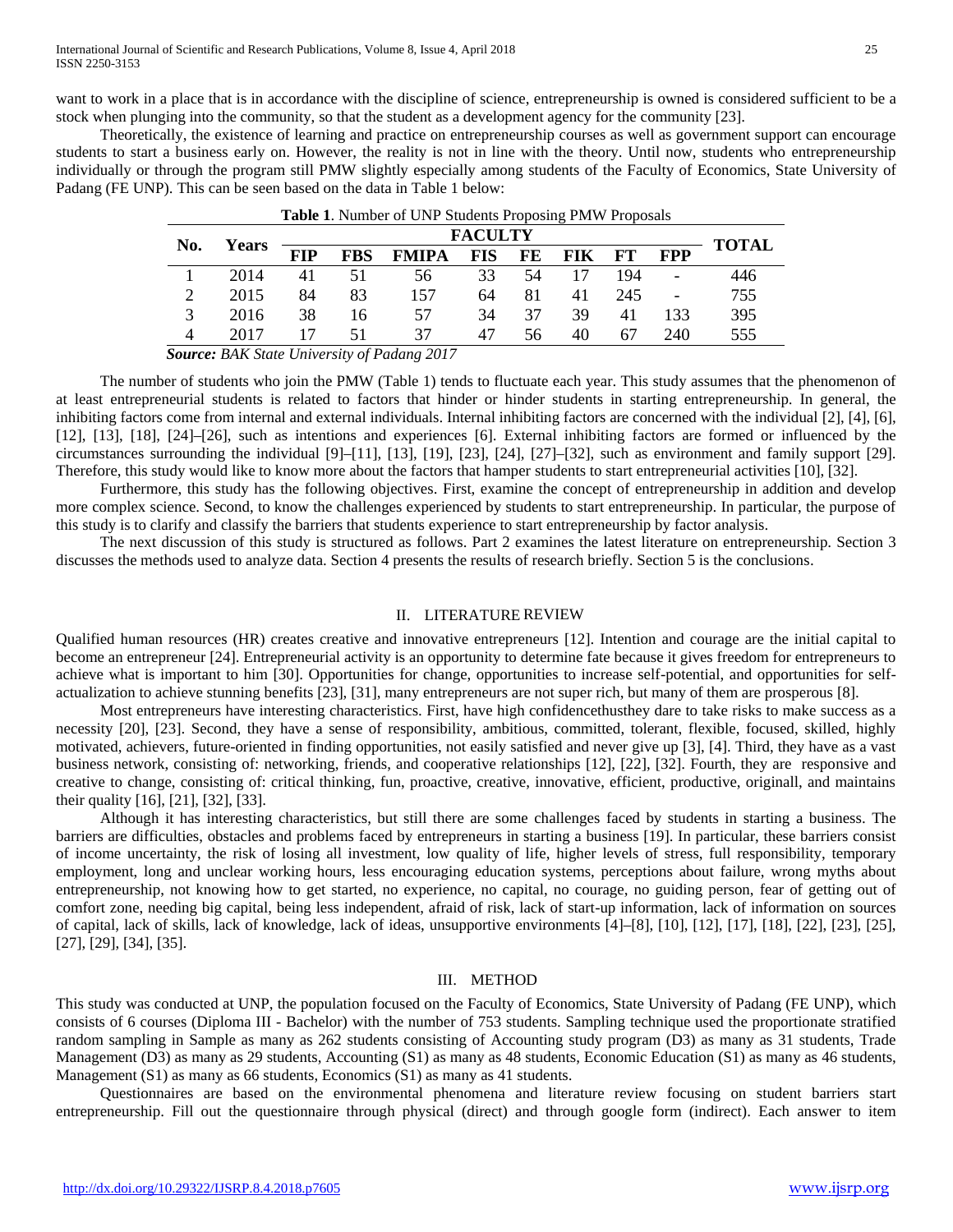statement uses the interval scale (1) - (5). Factor analysis classifies the variables into several inhibiting factors with using SPSS 24.0 program.

## IV. RESULT

Based on the main objective of this study to see what factors are hindering students starting entrepreneurship that can be grouped into several factors. Data processing factor analysis using the help of SPSS 24.0. The output of KMO Measure of Sampling Adequacy (MSA) is 0.773. The value is 0.773 > 0.5 with sig value. 0.000 which means the sample and correlation between variables is feasible for further process.

| Table 2. Sufficiency of sample                   |                    |          |  |  |  |  |
|--------------------------------------------------|--------------------|----------|--|--|--|--|
| Kaiser-Meyer-Olkin Measure of Sampling Adequacy. | .773               |          |  |  |  |  |
| Bartlett's Test of                               | Approx. Chi-Square | 3805.822 |  |  |  |  |
| Sphericity                                       |                    |          |  |  |  |  |
|                                                  | Df                 | 300      |  |  |  |  |
|                                                  | Sig.               | .000     |  |  |  |  |

The next process looks at the magnitude of an MSA variable with an anti-image matrices. Variable 1 (0.599), Variable 2 (0.628), Variable 3 (0.747), Variable 4 (0.585), Variable 5 (0.880), Variable 6 (0.751), Variable 7 (0.622), Variable 8 (0.616), Variable 9 (0.764),Variable 10 (0.701), Variable 11 (0.853), Variable 12 (0.789), Variable 13 (0.739), Variable 14 (0.907), Variable 15 (0.748), Variable 16 (0.753), Variable 17 (0.543), Variable 18 (0.791), Variable 19 (0.865), Variable 20 (0.816), Variable 21 (0.579), Variable 22 (0.733), Variable 23 (0.805), Variable 24 (0.883), Variable 25 (0.826). Each variable has MSA value> 0.5 then all variables can be processed further.

The value of the variables in Communalities indicates the magnitude or the variance of each variable explained by the factor formed. The total variance explained shows the factor formed from 25 variables.

| <b>Table 3.</b> Establishment of entrepreneurial inhibiting factors |                            |          |            |                                   |          |            |                                   |          |            |
|---------------------------------------------------------------------|----------------------------|----------|------------|-----------------------------------|----------|------------|-----------------------------------|----------|------------|
| Component                                                           | <b>Initial Eigenvalues</b> |          |            | <b>Extraction Sums of Squared</b> |          |            | Rotation Sums of Squared Loadings |          |            |
|                                                                     |                            |          |            | Loadings                          |          |            |                                   |          |            |
|                                                                     | Total                      | $%$ of   | Cumulative | Total                             | $\%$ of  | Cumulative | Total                             | $%$ of   | Cumulative |
|                                                                     |                            | Variance | $\%$       |                                   | Variance | $\%$       |                                   | Variance | $\%$       |
| 1                                                                   | 7.421                      | 29.683   | 29.683     | 7.421                             | 29.683   | 29.683     | 5.242                             | 20.967   | 20.967     |
| $\frac{2}{3}$                                                       | 3.250                      | 13.000   | 42.682     | 3.250                             | 13.000   | 42.682     | 2.561                             | 10.245   | 31.212     |
|                                                                     | 1.756                      | 7.024    | 49.706     | 1.756                             | 7.024    | 49.706     | 2.266                             | 9.066    | 40.277     |
| $\overline{4}$                                                      | 1.669                      | 6.675    | 56.381     | 1.669                             | 6.675    | 56.381     | 2.121                             | 8.486    | 48.763     |
| 5                                                                   | 1.342                      | 5.366    | 61.747     | 1.342                             | 5.366    | 61.747     | 1.906                             | 7.625    | 56.388     |
| 6                                                                   | 1.190                      | 4.760    | 66.508     | 1.190                             | 4.760    | 66.508     | 1.819                             | 7.275    | 63.663     |
| $\overline{7}$                                                      | 1.021                      | 4.084    | 70.592     | 1.021                             | 4.084    | 70.592     | 1.732                             | 6.929    | 70.592     |
| $\,8\,$                                                             | .874                       | 3.496    | 74.087     |                                   |          |            |                                   |          |            |
| 9                                                                   | .809                       | 3.236    | 77.324     |                                   |          |            |                                   |          |            |
| 10                                                                  | .807                       | 3.227    | 80.551     |                                   |          |            |                                   |          |            |
| 11                                                                  | .647                       | 2.590    | 83.140     |                                   |          |            |                                   |          |            |
| 12                                                                  | .621                       | 2.485    | 85.626     |                                   |          |            |                                   |          |            |
| 13                                                                  | .580                       | 2.322    | 87.947     |                                   |          |            |                                   |          |            |
| 14                                                                  | .455                       | 1.819    | 89.766     |                                   |          |            |                                   |          |            |
| 15                                                                  | .371                       | 1.483    | 91.249     |                                   |          |            |                                   |          |            |
| 16                                                                  | .361                       | 1.443    | 92.692     |                                   |          |            |                                   |          |            |
| 17                                                                  | .314                       | 1.257    | 93.949     |                                   |          |            |                                   |          |            |
| 18                                                                  | .292                       | 1.166    | 95.116     |                                   |          |            |                                   |          |            |
| 19                                                                  | .259                       | 1.036    | 96.151     |                                   |          |            |                                   |          |            |
| $20\,$                                                              | .228                       | .913     | 97.064     |                                   |          |            |                                   |          |            |
| 21                                                                  | .213                       | .852     | 97.917     |                                   |          |            |                                   |          |            |
| 22                                                                  | .177                       | .707     | 98.623     |                                   |          |            |                                   |          |            |
| 23                                                                  | .131                       | .526     | 99.149     |                                   |          |            |                                   |          |            |
| 24                                                                  | .126                       | .504     | 99.653     |                                   |          |            |                                   |          |            |
| 25                                                                  | .087                       | .347     | 100.000    |                                   |          |            |                                   |          |            |

The eigenvalue value describes the relative importance of each factor in computing the variance of the 25 variables analyzed. Based on the results of the formation of inhibiting factors for students to start entrepreneurship shows there are 7 factors formed from 25 variables are included. Each eigenvalue factor> 1. Factor 1 has eigenvalue of 7.421 with variance (29.683%), factor 2 has eigenvalue of 3.250 with variance (13%), factor 3 has eigenvalue 1.756 with variance (7.024%), factor 4 has eigenvalue 1.669 with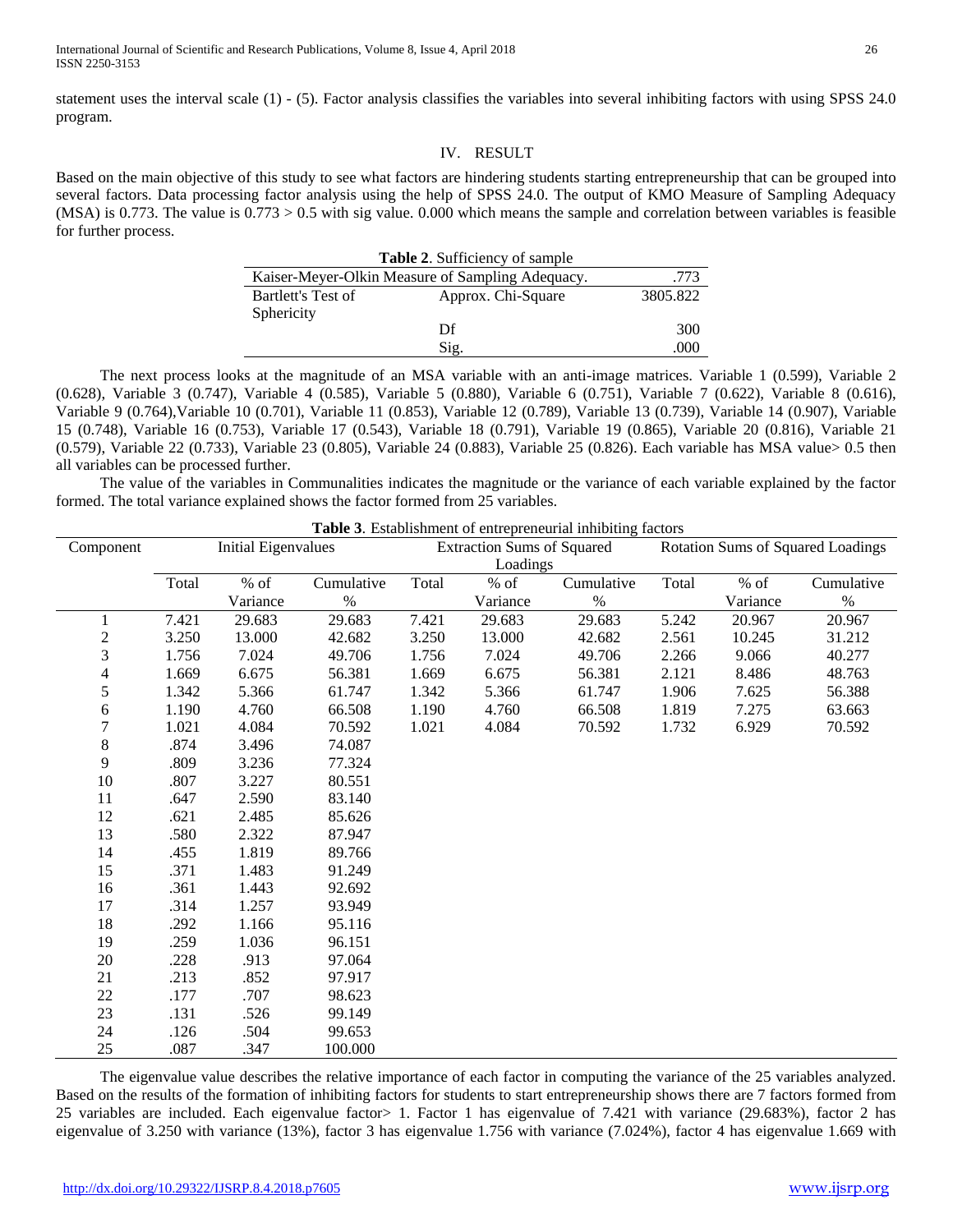variance (6.675%), factor 5 has eigenvalue 1.342 with variance (5.366%), factor 6 has eigenvalue 1.190 with variance (4.760%), factor 7 has eigenvalue with 1,021 with variance (4,084%). The total variance of 25 variables extracted into 7 factors is 29.683% +  $13\% + 7.024\% + 6.675\% + 5.366\% + 4.760\% + 4.084\% = 70.592\%$ . That is, a new factor is formed of 70.592% while the remaining 29.408% is explained by other factors not examined.

Furthermore, the Scree Plot describes the relationship between the number of factors formed with the eigenvalue value in the form of the following graph.



In the scree plot the initial scree point indicates the factor formed before the scree point begins to level. Scree plot is related to Rotated component matrix. Rotated component matrix describes the magnitude of the correlation between the factors formed with the variables that exist.

|                    | Tabel 4. Rotated Component Matrix |                |          |         |         |         |                |  |  |  |  |
|--------------------|-----------------------------------|----------------|----------|---------|---------|---------|----------------|--|--|--|--|
|                    | Component                         |                |          |         |         |         |                |  |  |  |  |
|                    | 1                                 | $\overline{2}$ | 3        | 4       | 5       | 6       | $\overline{7}$ |  |  |  |  |
| X1:Obstackes 1     | .047                              | .381           | $-0.013$ | .553    | .149    | .394    | .018           |  |  |  |  |
| X2 : Obstacles 2   | $-.108$                           | $-.082$        | .227     | .223    | .155    | .729    | .169           |  |  |  |  |
| X3 : Obstacles 3   | $-.201$                           | $-.005$        | .611     | $-.008$ | .087    | .282    | $-.077$        |  |  |  |  |
| X4 : Obstacles 4   | .068                              | .143           | .289     | $-.024$ | .001    | .846    | $-.045$        |  |  |  |  |
| X5 : Obstacles 5   | .540                              | .567           | $-.219$  | .147    | $-.019$ | .114    | $-.165$        |  |  |  |  |
| X6 : Obstacles 6   | $-.087$                           | $-.037$        | .818     | $-.004$ | $-.022$ | .317    | .129           |  |  |  |  |
| X7: Obstacles 7    | .079                              | .501           | .364     | .187    | .299    | .006    | .191           |  |  |  |  |
| X8 : Obstacles 8   | $-.044$                           | .221           | .396     | $-.030$ | $-.068$ | $-.023$ | .689           |  |  |  |  |
| X9: Obstacles 9    | .041                              | .334           | $-.001$  | .596    | .143    | .058    | .280           |  |  |  |  |
| X10:Obstackes 10   | .045                              | .817           | .229     | .186    | .097    | $-.110$ | .071           |  |  |  |  |
| X11:Obstackes 11   | .610                              | .127           | $-.471$  | .336    | .078    | .016    | .303           |  |  |  |  |
| X12:Obstackes 12   | .248                              | .683           | $-.281$  | $-.045$ | .092    | .210    | .053           |  |  |  |  |
| X13:Obstackes 13   | .381                              | .144           | .111     | .066    | .768    | $-.067$ | $-.008$        |  |  |  |  |
| X14:Obstackes 14   | .816                              | .072           | $-.193$  | .127    | .039    | $-.087$ | $-.028$        |  |  |  |  |
| X15:Obstackes 15   | .367                              | .147           | $-.224$  | .143    | .416    | $-.062$ | .344           |  |  |  |  |
| X16 : Obstacles 16 | .305                              | $-.126$        | .070     | .676    | .094    | .134    | $-.220$        |  |  |  |  |
| X17: Obstacles 17  | .007                              | .132           | $-.005$  | .053    | .866    | .249    | .068           |  |  |  |  |
| X18 : Obstacles 18 | .613                              | .089           | $-.135$  | .489    | $-.059$ | .060    | $-.141$        |  |  |  |  |
| X19:Obstackes 19   | .532                              | .102           | $-.073$  | .592    | $-.127$ | $-.203$ | .010           |  |  |  |  |
| X20: Obstacles 20  | .791                              | .142           | $-.186$  | .286    | .081    | $-.045$ | .139           |  |  |  |  |
| X21 : Obstacles 21 | .185                              | $-.093$        | $-.149$  | $-.026$ | .148    | .127    | .845           |  |  |  |  |
| X22 : Obstacles 22 | .765                              | .090           | .174     | .038    | .083    | .058    | .177           |  |  |  |  |
| X23 : Obstacles 23 | .863                              | $-.004$        | .075     | $-.072$ | .261    | .015    | .055           |  |  |  |  |
| X24 : Obstacles 24 | .693                              | .268           | $-.238$  | .156    | .168    | $-.019$ | .009           |  |  |  |  |
| X25 : Obstacles 25 | .520                              | .546           | $-.348$  | $-.004$ | .197    | $-.011$ | $-.058$        |  |  |  |  |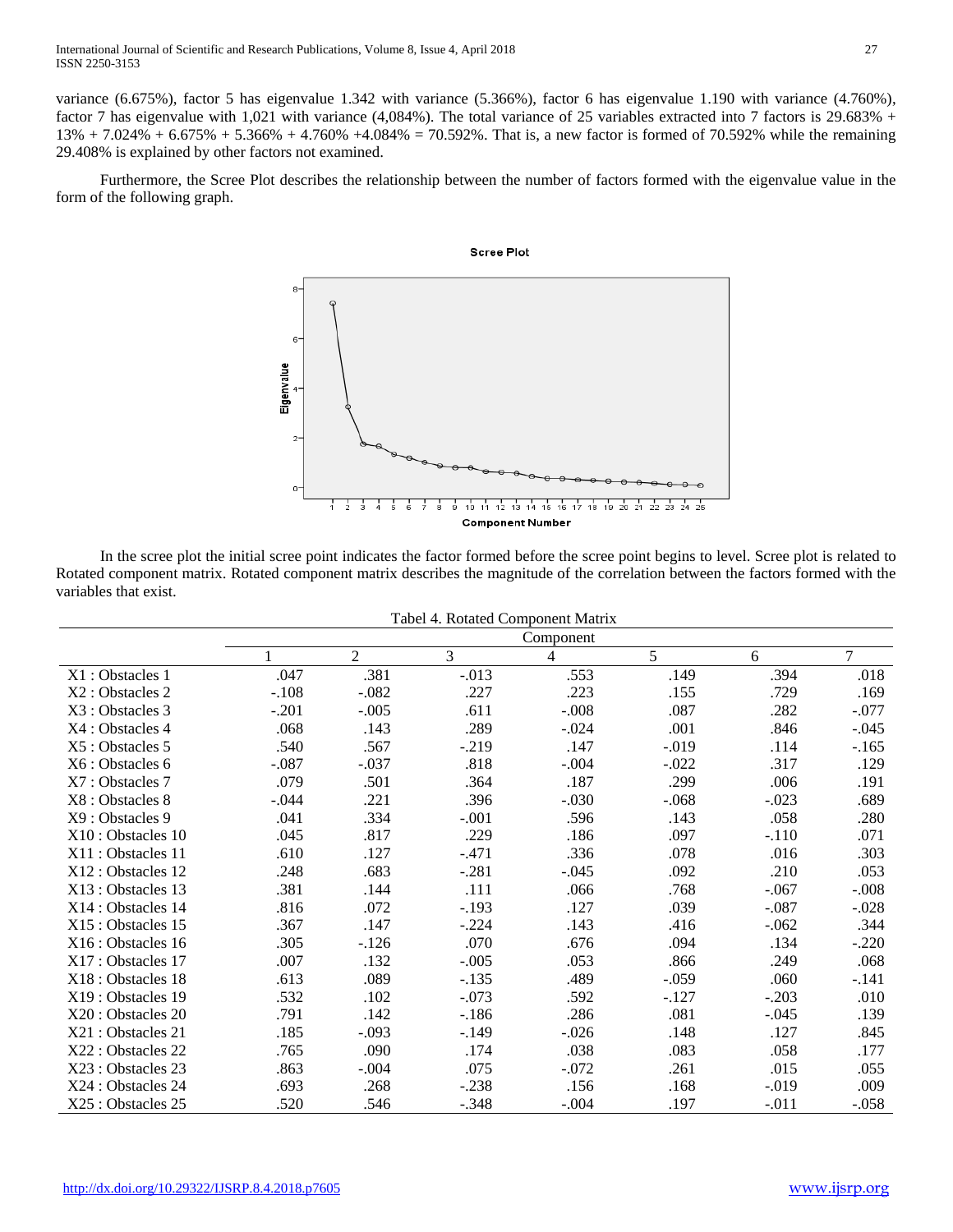International Journal of Scientific and Research Publications, Volume 8, Issue 4, April 2018 28 ISSN 2250-3153

The correlation between factor and variable is determined by the highest correlation. Variable 1 (income uncertainty) goes into factor 4 with a correlation value of 0.553. Variable 2 (risk of losing all investment) goes into factor 6 with a correlation value of 0.729. Variable 3 (low quality of life) goes into factor 3 with a correlation value of 0.611. Variable 4 (higher stress level) goes into factor 6 with a correlation value of 0.846. Variable 5 (must take full responsibility) goes into factor 2 with a correlation value of 0.567. Variable 6 (non permanent employment) goes into factor 3 with a correlation value of 0.818. Variable 7 (long and unclear working hours) goes into factor 2 with a correlation value of 0.501. Variable 8 (less-motivating education system) goes into factor 7 with a correlation value of 0.689. Variable 9 (perception of failure) goes into factor 4 with a correlation value of 0.596. Variable 10 (wrong myths about entrepreneurship) goes into factor 2 with a correlation value of 0.817. Variable 11 (do not know how to start) goes into factor 1 with a correlation value of 0.610. Variable 12 (lack of experience) goes into factor 2 with a correlation value of 0.683. Variable 13 (no capital) goes into factor 5 with a correlation value of 0.768. Variable 14 (lack the courage) goes into factor 1 with a correlation value of 0.816. Variable 15 (no one leading) goes into factor 5 with a correlation value of 0.416. Variable 16 (fear of getting out of comfort zone) goes into factor 4 with a correlation value of 0.676. Variable 17 (requiring large capital) goes into factor 5 with a correlation value of 0.866. Variable 18 (lack of independent) goes into factor 1 with a correlation value of 0.613. Variable 19 (fear of risk) goes into factor 4 with a correlation value of 0.592. Variable 20 (lack of start-up information) goes into factor 1 with a correlation value of 0.791. Variable 21 (lack of information on sources of capital) goes into factor 7 with a correlation value of 0.845. Variable 22 (lack of skills) goes into factor 1 with a correlation value of 0.765. Variable 23 (lack of knowledge) goes into factor 1 with

a correlation value of 0.863. Variable 24 (lack of ideas) goes into factor 1 with a correlation value of 0.693. Variable 25 (unfavorable environment) goes into factor 2 with a correlation value of 0.546.

After rotation and factor transformation, the final step is the naming of each factor. Factor 1 (Do not know how to start, lack the courage, lack of independent, lack of start-up information, lack of skills, lack of knowledge, lack of ideas) is given the name of the Basic Entrepreneurship Capability Factor. Factor 2 (Must take full responsibility, long and unclear working hours, wrong myths about entrepreneurship, lack of experience, unfavorable environment) is named Power Factor. Factor 3 (Low quality of life, non permanent employment) is named as Future Uncertainty Factor. Factor 4 (Uncertainty of income, perception of failure, fear of getting out of comfort zone, fear of risk) is called the Factor of Courage. Factor 5 (No capital, no one leading, requiring large capital) is named Resource Factor. Factor 6 (Risk of losing all investment, higher stress level) is named Risk Factor. Factor 7 (Less-motivating education system, lack of information on sources of capital) is named Information Factor.

#### V. CONCLUSION

Entrepreneurship is the most important factor in reducing the unemployment rate in Indonesia especially in educated unemployment, but for students to become an entrepreneur is the hardest step that will be traversed because there are several inhibiting factors that can cause the difficulties of students in starting a business. The inhibiting factors found by the researcher are: the basic ability factor of entrepreneurship which consists of the ignorance of the students on the way to be used in starting their business, the lack of courage, the lack of ability of students in seeking information, and the lack of knowledge, skills as the basic ability of the student in starting the business . Then, the morale factor which consists of the difficulty of the student in taking full responsibility for his business, due to long and unclear working hours, the wrong myths about entrepreneurship such as entrepreneurial ability is heredity, lack of experience and environment that does not support that makes students less struggling to start his business. Then, future uncertainty factors such as low quality of life and work are not fixed. Then, the factor of courage is due to uncertain income earned, perceptions about failure, fear of getting out of comfort zone, fear of risks arising. Then, the resource factor, consisting of the amount of capital needed, so the students do not have the capital, the absence of people who lead. Then, risk factors such as risk of losing all investment and higher levels of stress if students are entrepreneur. And the last factor of information, because the education system is less encouraging so that students difficult to obtain information related to business and lack of information about the source of their capital.

#### **REFERENCES**

- [1] Z. J. Acs, P. Braunerhjelm, D. B. Audretsch, and B. Carlsson, "The knowledge spillover theory of entrepreneurship," vol. 32, pp. 15–30, 2009.
- [2] N. Williams and R. Huggins, "Supporting entrepreneurship in deprived communities : a vision too far ?," J. Small Bus. Enterp. Dev., vol. 20, no. 1, pp. 165–180, 2013.
- [3] J. C. Short, T. W. Moss, and G. T. Lumpkin, "Research In Social Entrepreneurship : Past Contributions and Future Opportunities," Strateg. Entrep. J., vol. 194, pp. 161–194, 2009.
- [4] M. Robertson, A. Collins, N. Medeira, and J. Slater, "Barriers to start#up and their effect on aspirant entrepreneurs," Educ. + Train., vol. 45, no. 6, pp. 308–316, 2003.
- [5] S. L. Fielden, M. J. Davidson, and P. J. Makin, "Barriers encountered during micro and small business start-up in North-West England," J. Small Bus. Enterp. Dev., vol. 7, no. 4, pp. 295–304, 2006.
- [6] J. Kirkwood and S. Walton, "What motivates ecopreneurs to start businesses ?," Int. J. Entrep. Behav. Res., vol. 16, no. 3, pp. 204–228, 2010.
- [7] J. M. Y. . Abubakar and M. Sagagi, "Knowledge creation and human capital for development : the role of graduate entrepreneurship," Educ. + Train., vol. 53, no. 5, pp. 462–479, 2011.
- [8] J. Li, Y. ZHang, and H. Matlay, "Entrepreneurship education in China," Educ. + Train., vol. 45, no. 8/9, pp. 495–505, 2010.
- [9] T. Davey, C. Plewa, and M. Struwig, "Entrepreneurship perceptions and career intentions of international students," Educ. + Train., vol. 53, no. 5, pp. 335–352, 2011.
- [10] O. Fatoki and L. Chindoga, "An Investigation into the Obstacles to Youth Entrepreneurship in South Africa," Int. Bus. Res., vol. 4, no. 2, pp. 161–169, 2011.
- [11] R. Mandel and E. Noyes, "Survey of experiential entrepreneurship education offerings among top undergraduate entrepreneurship programs," Educ. + Train., vol. 58, no. 2, pp. 164–178, 2013.